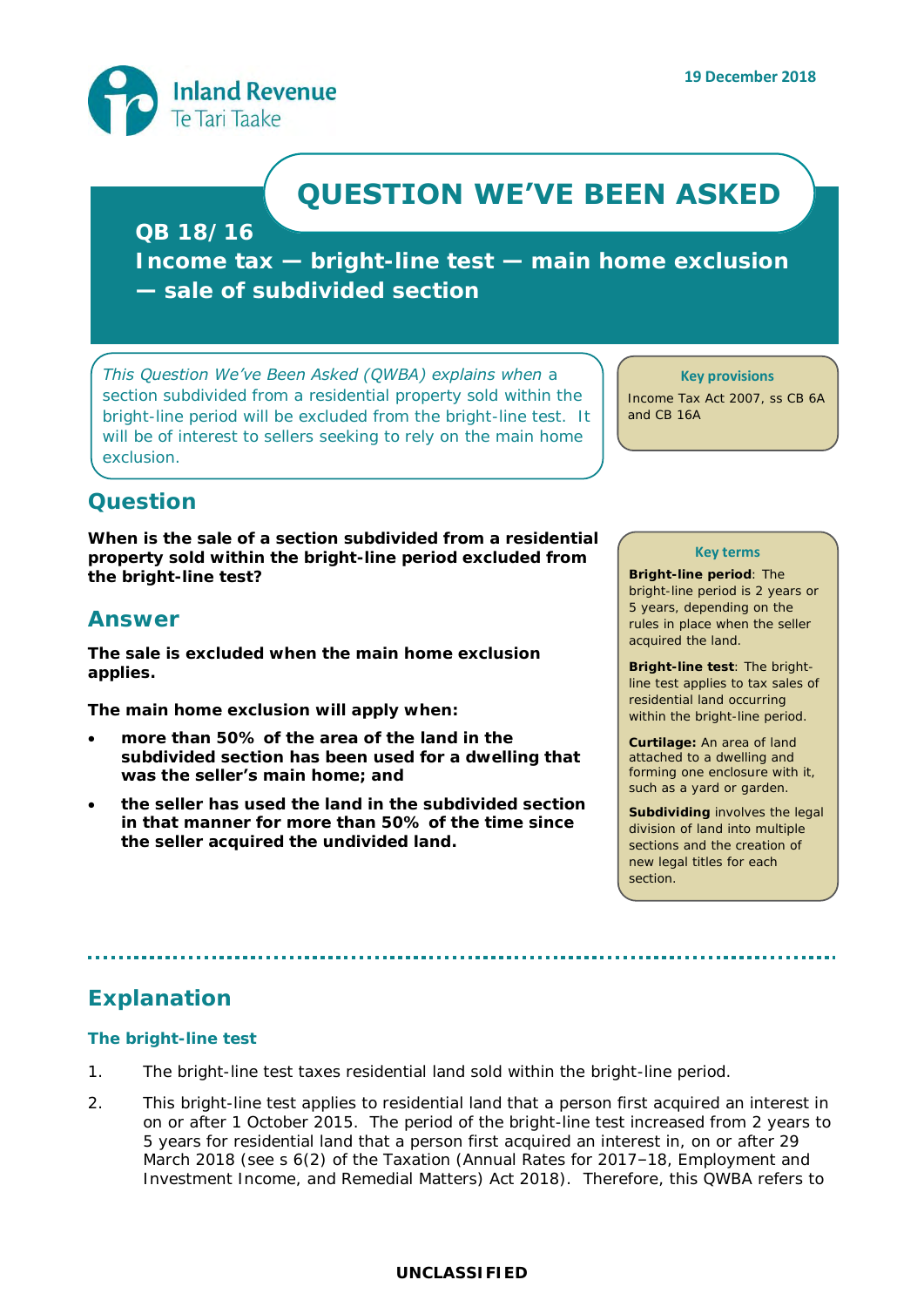

the "bright-line period" (which will be 2 years or 5 years, depending on when the seller first acquired an interest in the land).

#### **Scope of this QWBA**

- 3. This QWBA is about whether the main home exclusion to the bright-line test can apply in a situation where:
	- there is undivided land which contains a dwelling (which is the seller's main home);
	- the land is subdivided into new sections, one which contains the dwelling and another (or others) which does not contain a dwelling; and
	- the subdivided section (or one of the sections) without a dwelling is sold.
- 4. Under the main home exclusion, if residential land has been used predominantly for a dwelling that is the seller's main home and used in this manner for most of the time the seller has owned the land, then the sale of that land within the bright-line period is excluded from being taxed under the bright-line test.
- 5. In this QWBA, it is assumed that none of the other land rules in ss CB 6 to CB 12 of the Income Tax Act 2007 apply to the sale of the subdivided section, eg s CB 6, which applies to the sale of land acquired for the purpose of re-sale. The bright-line test needs to be considered only where the sale is not taxed under any of the other land rules in ss CB 6 to CB 12.
- 6. Additionally, for simplicity this QWBA assumes that the person disposing of the land is not the trustee of a trust. However, the analysis and conclusions in this QWBA are equally applicable if:
	- The person disposing of the land is the trustee of a trust, and
	- The dwelling was the main home for a beneficiary of the trust; and either
		- o A principal settlor of the trust does not have a main home; or
		- o The dwelling was the main home of a principal settlor.

#### **How does the bright-line test apply to a sale of the subdivided section?**

- 7. Before considering the main home exclusion further, it is useful to consider how the bright-line test applies to the sale of a subdivided section. Section CB 6A(1) sets out the basic bright-line test for sales of residential land within the bright-line period, and s CB 6A(2) sets out a special rule that applies to sales of residential land that the seller has subdivided.
- 8. Essentially, under s CB 6A(2), when a person sells a section of land that they have subdivided, the bright-line period that applies is the bright-line period that would have applied to the undivided land. Therefore, the bright-line period for the subdivided section does not begin when that subdivided section is registered; rather it begins when the transfer of the undivided land to the seller was registered. The fact that separate computer registers (previously certificates of title) are created for the subdivided sections is irrelevant to the bright-line period.
- 9. The bright-line test applies to "residential land", which is a broadly defined term. The broad definition means that a subdivided section of land can still be residential land even where there is no dwelling on the land. For land to be residential land, it is sufficient that it is land for which the owner has an arrangement that relates to erecting a dwelling, or that the land is bare land that may be used for erecting a dwelling under the operative district plan.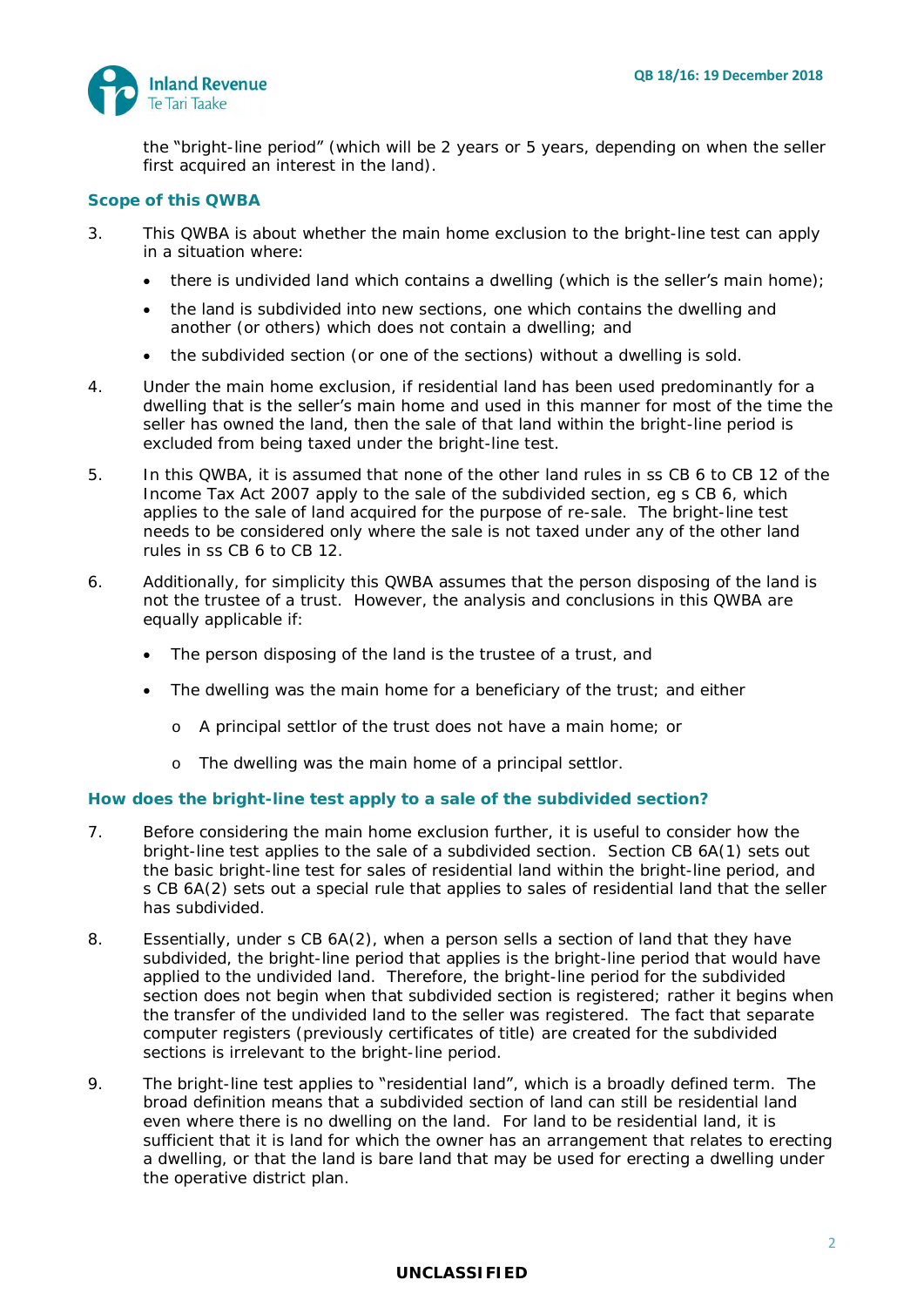

- 10. The definition of residential land also excludes land that is:
	- "farmland", or
	- used predominantly as business premises.
- 11. If a subdivided section of land is not residential land, the sale of the section will not be subject to the bright-line test.

#### **Can the main home exclusion apply to a sale of a subdivided section of land?**

- 12. The main home exclusion can apply to the sale of a subdivided section of land. This is despite the subdivided section of land being recorded in a different computer register (certificate of title) from the undivided land and despite the land having no dwelling on it. This is because the land in the subdivided section may still have been used predominantly, for most of the time the person owns the land, for a dwelling that was the seller's main home, as required by s CB 16A(1). The onus is on the seller to prove the main home exclusion applies and, therefore, that the bright-line test does not apply.
- 13. The following discusses the requirements of the main home exclusion generally before discussing how these requirements can be satisfied by a subdivided section of land.

#### *The main home exclusion*

14. The main home exclusion in s CB 16A(1) provides:

**CB 16A Main home exclusion for disposal within 5 years**

*Main home exclusion*

- (1) Section CB 6A does not apply to a person who disposes of residential land, if the land has been **used predominantly, for most of the time the person owns the land, for a dwelling that was the main home** for—
	- (a) the person; or
	- (b) a beneficiary of a trust, if the person is a trustee of the trust and  $-$ 
		- (i) a principal settlor of the trust does not have a main home; or
		- (ii) if a principal settlor of the trust does have a main home, it is that main home which the person is disposing of.

[Emphasis added]

- 15. For the main home exclusion to apply, the land in question must have been used predominantly, for most of the time the seller owned it, for a dwelling that was the seller's main home. This test has a number of elements, which are discussed below.
- 16. The land in the subdivided section must have been used predominantly for a dwelling that was the seller's **main home** for more than 50% of the seller's period of ownership. "Main home" is defined in s YA 1:

**main home** means, for a person, the 1 dwelling—

- (a) that is mainly used as a residence by the person (a home); and
- (b) with which the person has the greatest connection, if they have more than 1 home
- 17. There are three points to note from the "main home" definition:
	- A person can only have one "main home" under this definition.
	- To be the "main home" of a person, a dwelling must be mainly used as a residence by the person (ie, a home).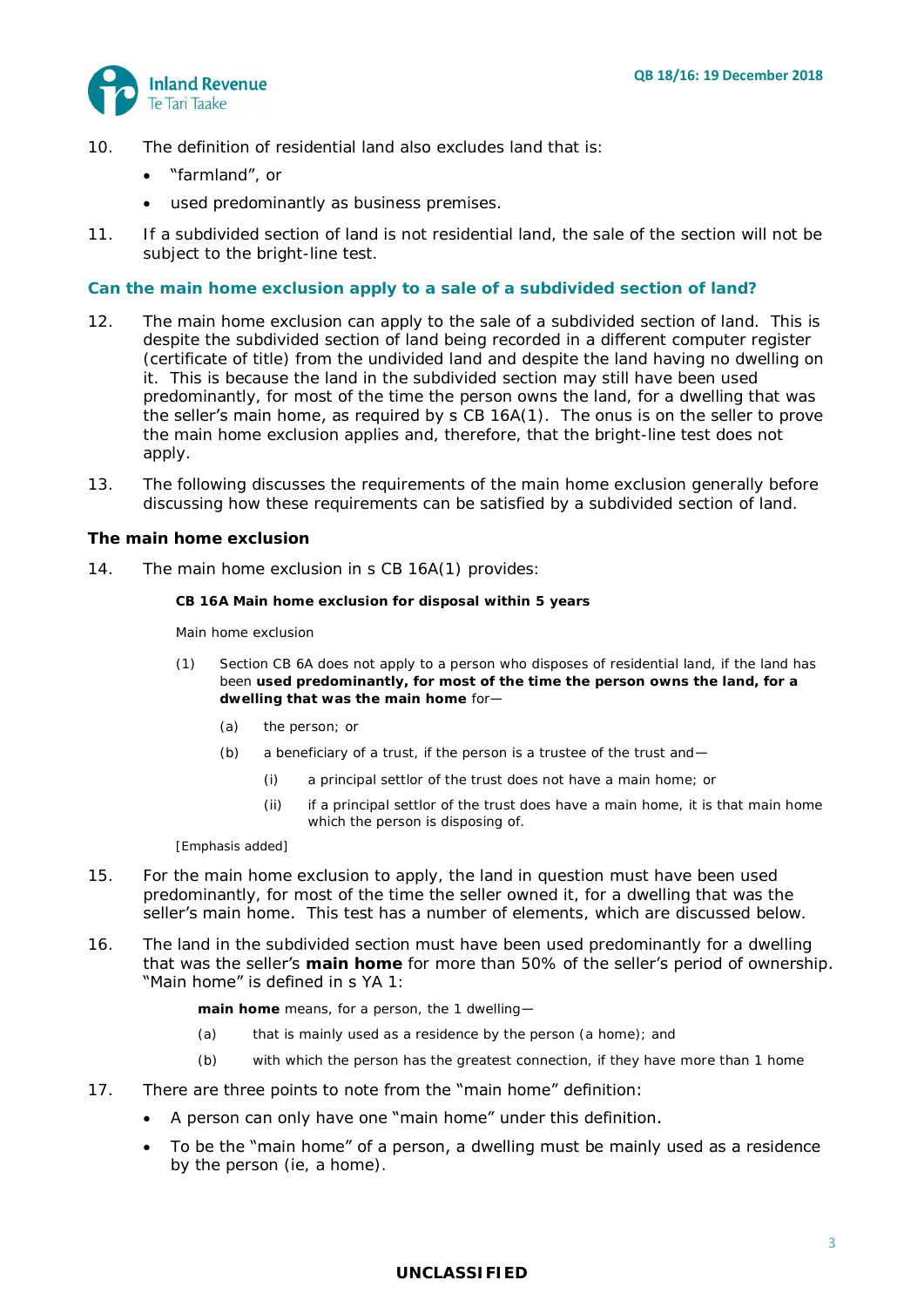

- If the person has more than one home, the main home is the home with which the person has the greatest connection.
- 18. The Commissioner's guidance on the "permanent place of abode" test can assist in determining which property the seller has the greatest connection with. That guidance is in "IS 16/03: Tax residence" *Tax Information Bulletin* Vol 28, No 10 (October 2016): 2.
- 19. Land that is **"used… for a dwelling"** is not limited to the land on which the dwelling is situated or to the surrounding curtilage (like a yard and garden). Land used for a dwelling can also include other areas the seller uses frequently, repeatedly or customarily in connection with or for the benefit of the dwelling. In the Commissioner's view, for an area of land to be "used for a dwelling" the land must be actually used for the dwelling. It is the **actual use** of the land, **rather than any intended use**, that is relevant.
- 20. The extent to which residential land is used i**n connection with or for the benefit of a dwelling** is a question of fact that turns on the circumstances of each case. Factors that may indicate land is being used for a dwelling include whether the land is:
	- set aside exclusively for private residential purposes;
	- being used for an activity that complements or adds to the enjoyment of the dwelling;
	- clearly identifiable as being used in connection with or for the benefit of the dwelling; and
	- incidental to the enjoyment of the dwelling.
- 21. The area of land in question must have been used for a dwelling **by the seller**.
- 22. For the main home exclusion to apply, the land in the subdivided section needs to have been **used predominantly** for a dwelling that was the seller's main home. This is a physical area test. The test involves a comparison of the physical area of land used by the seller for the dwelling and the total area. "Predominantly" in this context means more than 50%.
- 23. From time to time, particularly where the split between the seller's private residential use of the land in the subdivided section and their use of the land in the subdivided section for other purposes is close, the nature and the importance of the different uses could be taken into account to determine the seller's predominant use. The Commissioner considers this is the best interpretation of the exclusion because it is consistent with the scheme of the land rules and the purpose of the provision. It also takes into account case law on the interpretation of words like "predominantly" in the context of the land rules.
- 24. The words "for **most of the time** the person owns the land" require a comparison between the length of time the land was predominantly used for a dwelling by the seller and the length of time the seller owned the land. "Most" means more than 50%.

#### *The main home exclusion can apply to a subdivided section of land*

- 25. The main home exclusion can apply to a subdivided section of land. There is no need for there to be a dwelling on the subdivided section. Land in a subdivided section without a dwelling can satisfy the requirement of being used predominantly, for most of the time the seller owned it, for a dwelling that was the seller's main home.
- 26. Section CB 23B clarifies that the land taxing provisions and the exclusions apply to an amount derived from the disposal of land where that land is part of the land to which the relevant section applies, the whole of the land to which the relevant section applies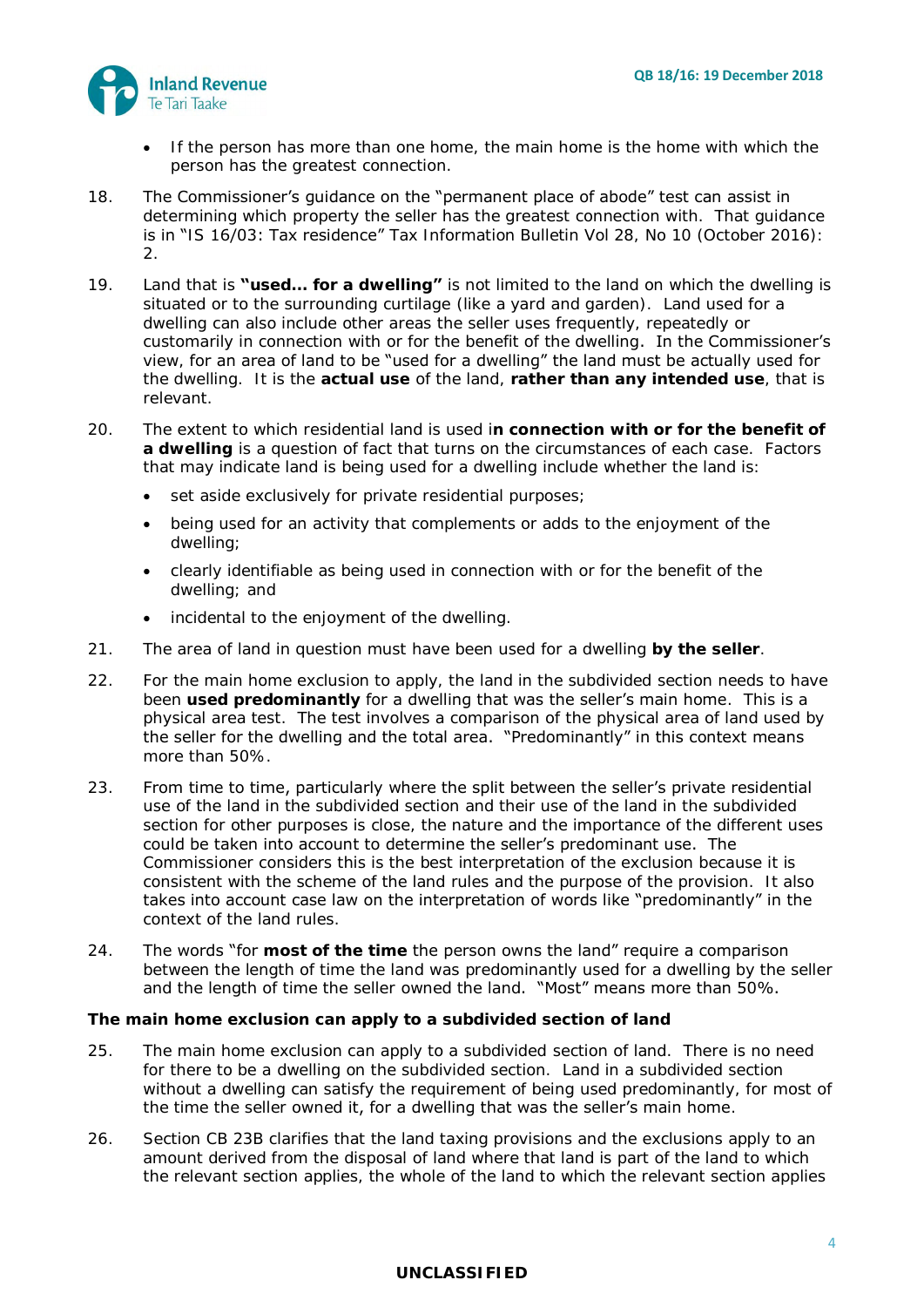

or disposed of together with other land to which the relevant section applies. The Commissioner considers that s CB 23B does not affect the conclusion that the main home exclusion can apply to a subdivided section of land and that there is no need for there to be a dwelling on the subdivided section.

- 27. The Commissioner considers the seller of a subdivided section of land owns the land in the subdivided section from the date they acquired the undivided land. The fact that new computer registers (certificates of title) are created on subdivision does not mean that the seller did not already own the land in the subdivided section. The seller had an interest in the land in the subdivided section while it was part of the estate of the undivided land.
- 28. The land in the subdivided section could satisfy the requirements of the main home exclusion based solely on the use of the land in the subdivided section prior to the subdivision. The use of the land in the subdivided section after subdivision could also be relevant if, before being sold, the land continues to be used for a dwelling on one of the other sections resulting from the subdivision.

**Example 1 – sale of subdivided section of land with no new dwelling**

Simon acquires a property as his main home and, due to a change of circumstances, decides to subdivide it after 2 months. New computer registers (certificates of title) are created for the subdivided section with the dwelling and the subdivided section at the rear of the property that was used as the backyard for Simon's home (the backyard section). While attempting to sell the backyard section, Simon continues to enjoy the land in the section as his backyard. Simon eventually manages to sell the section 12 months later.

The sale of the backyard section is within the bright-line period that would have applied for the undivided property. Simon can use the main home exclusion for the sale because the land in the backyard section was predominantly used in connection with a dwelling that was Simon's main home for most of (in fact, all of) the time he owned the land.

29. Some activities undertaken on land in a subdivided section, before or after subdivision, may mean that the land is not being used for a dwelling that was the seller's main home. The period of ownership while that activity was being undertaken will need to be taken into account when calculating whether the seller has used the land in the subdivided section for a dwelling that was their main home for most of the time it was owned.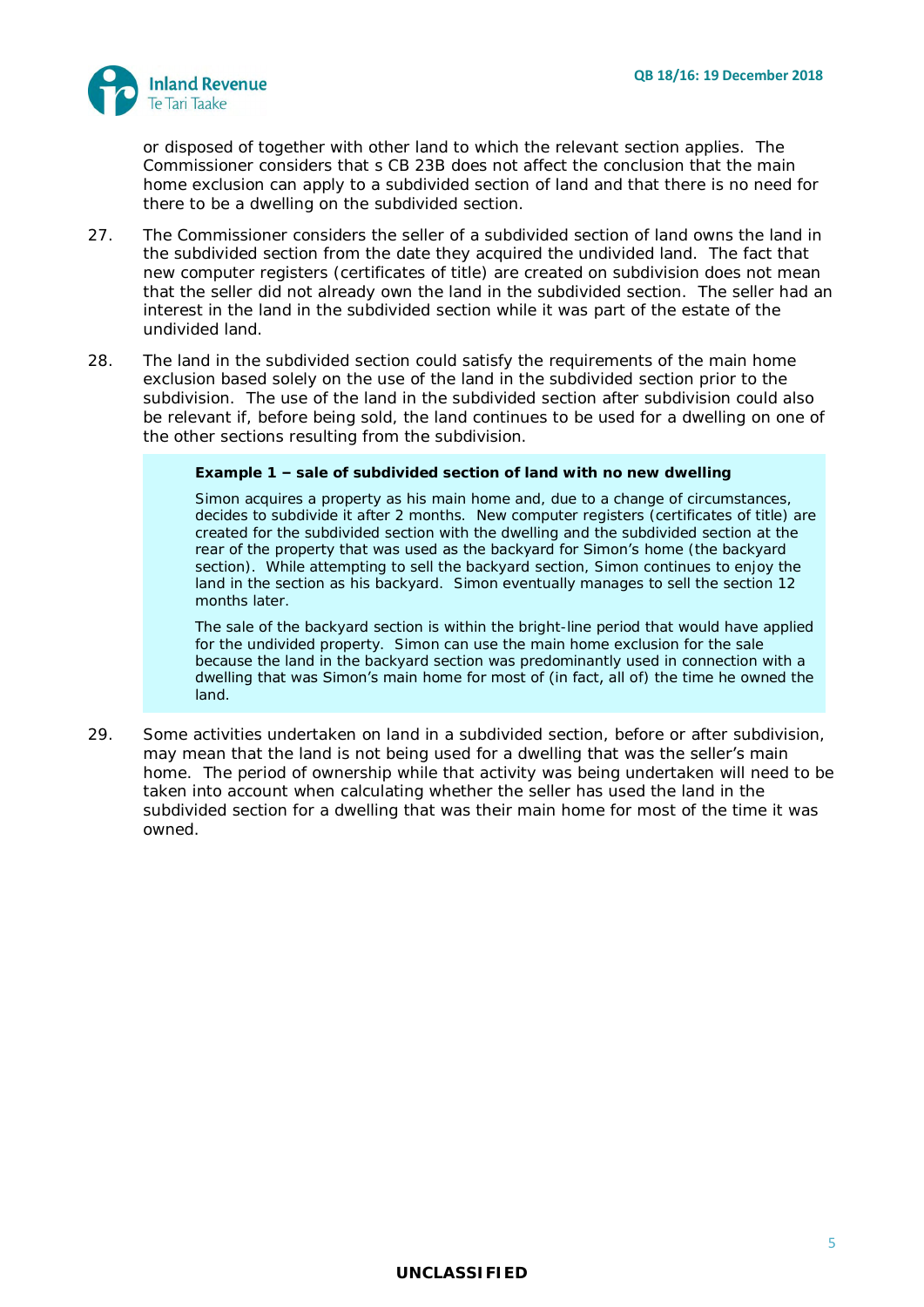

#### **Example 2 – sale of subdivided section of land with new dwelling**

Same facts as in Example 1 except that immediately after subdividing the backyard section Simon clears the area and begins constructing a new dwelling with surrounding curtilage (a small garden and a garage).

The main home exclusion will not apply to the sale of the backyard section of land because the land in the section was not used predominantly for a dwelling that was Simon's main home for most of the time he owned the land. Simon owned the land for a period of 14 months, but only used the land in the subdivided section for his main home for 2 months.

**Example 3 – Delay in using the land as the main home**

Hugo purchases empty land with the intention of building his dream home on it. It takes 18 months to obtain finalised architectural plans, the relevant building consents and engage a builder. Construction and final sign off take a further 18 months to complete. While the house is under construction Hugo lives with family in a nearby suburb. Hugo finally moves into the house 3 years after purchasing the land.

The cost of construction was more than Hugo had anticipated and he decides to subdivide and sell off a portion of his backyard to help pay his mortgage.

It takes a further year after moving into the house for Hugo to subdivide and sell the portion of his backyard. At all times during this period the subdivided portion of the backyard remained part of the backyard and Hugo continued to use it.

Even though the subdivided portion of Hugo's backyard was used predominantly for his dwelling (as the backyard), the sale of the subdivided portion of the backyard is not excluded from the bright-line test by the main home exclusion. Hugo has owned the land for 4 years, but only lived in the house for 1 of the 4 years (25% of the time he owned the land). Hugo has not used the subdivided portion of the backyard for a dwelling that was his main home for more than 50% of the time that he has owned the land.

#### **How many times can a seller use the main home exclusion?**

- 30. Under s CB 16A(2) the main home exclusion will not be available where a seller disposes of residential land and:
	- the seller has already used the main home exclusion two or more times within the 2 years immediately preceding the bright-line date (eg, in the case of a sale of land, within 2 years of the date the sale agreement is entered into); or
	- the seller has engaged in a regular pattern of acquiring and disposing of residential land.
- 31. Each section of land that results from a subdivision is a separate piece of residential land. If the main home exclusion is applied to the sale of multiple sections of land resulting from a subdivision (which could include the section with the dwelling), the application of the exclusion to each section will count as a separate use of the exclusion for the purposes of  $s$  CB  $16A(2)(a)$ .
- 32. This means, for example, if an area of residential land was subdivided into three sections of land and all three sections were sold and the main home exclusion was relied on for the sale of the first two sections, the main home exclusion could not be relied on for the sale of the third section (or for any other sales made by the seller in the following 2 years).
- 33. Additionally, the acquisition of undivided land and subsequent sales of subdivided sections will be taken into account when determining whether the seller has engaged in a regular pattern of acquiring and disposing of residential land.